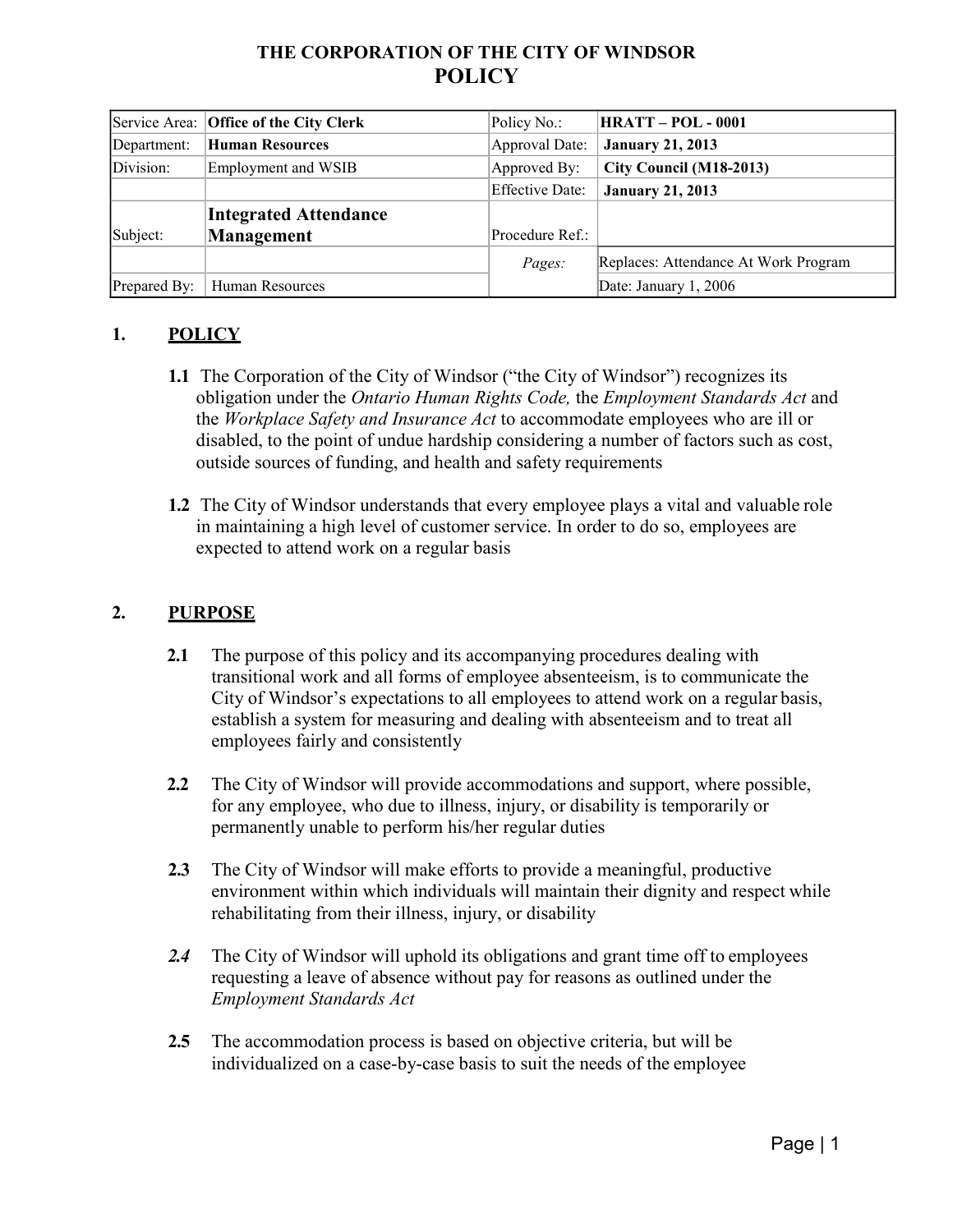- **2.6** The City of Windsor will work with all employees, unions, associations, and management to assist employees to attend work on a regular basis
- **2.7** The determination as to when an employee will no longer be able to be accommodated in their permanent job will be reviewed individually and with appropriate medical documentation and/ or ergonomic review. The employee's ability to perform the essential duties of the position will be reviewed amongst a number of items including the impact of the accommodation on the department, corporate operation, and health and safety will be given consideration

### **3. SCOPE**

- **3.1** This policy applies to all non-union, professional and unionized employees of the Corporation of the City of Windsor ("employees"), inclusive of regular fulltime and part-time, contract and temporary employees, recreational staff and students
- **3.2** This policy may at times apply to individuals engaged in providing unpaid placements and services to the Corporation and volunteers as defined in the corporate Volunteer Policy

#### **4. RESPONSIBILITY**

- **4.1.** The Mayor and Council
	- **4.1.1.** Support the purpose of the Integrated Attendance Management Program (IAM)
	- **4.1.2.** Provide adequate budgetary resources to meet the obligations under this policy, or in the alternative, direct a review of the policy
- **4.2.** Chief Administrative Officer (CAO) and Corporate Leadership Team:
	- **4.2.1** Support the purpose of the Integrated Attendance Management Program (IAM)
	- **4.2.2** Recommend to City Council adequate budgetary resources to meet the obligations under this policy
	- **4.2.3** Resolve disagreements under this policy as brought forward by the Executive Director of Human Resources
	- **4.2.4** Participate in and support training requirements that may be provided to effectively carry out this policy
- **4.3.** Executive Director of Human Resources:
	- **4.3.2** Ensure the City of Windsor has an IAM program that complies with its obligations under the *Workplace Safety and Insurance Act*, the *Employment Standards Act*, and the *Ontario Human Rights Code*, and that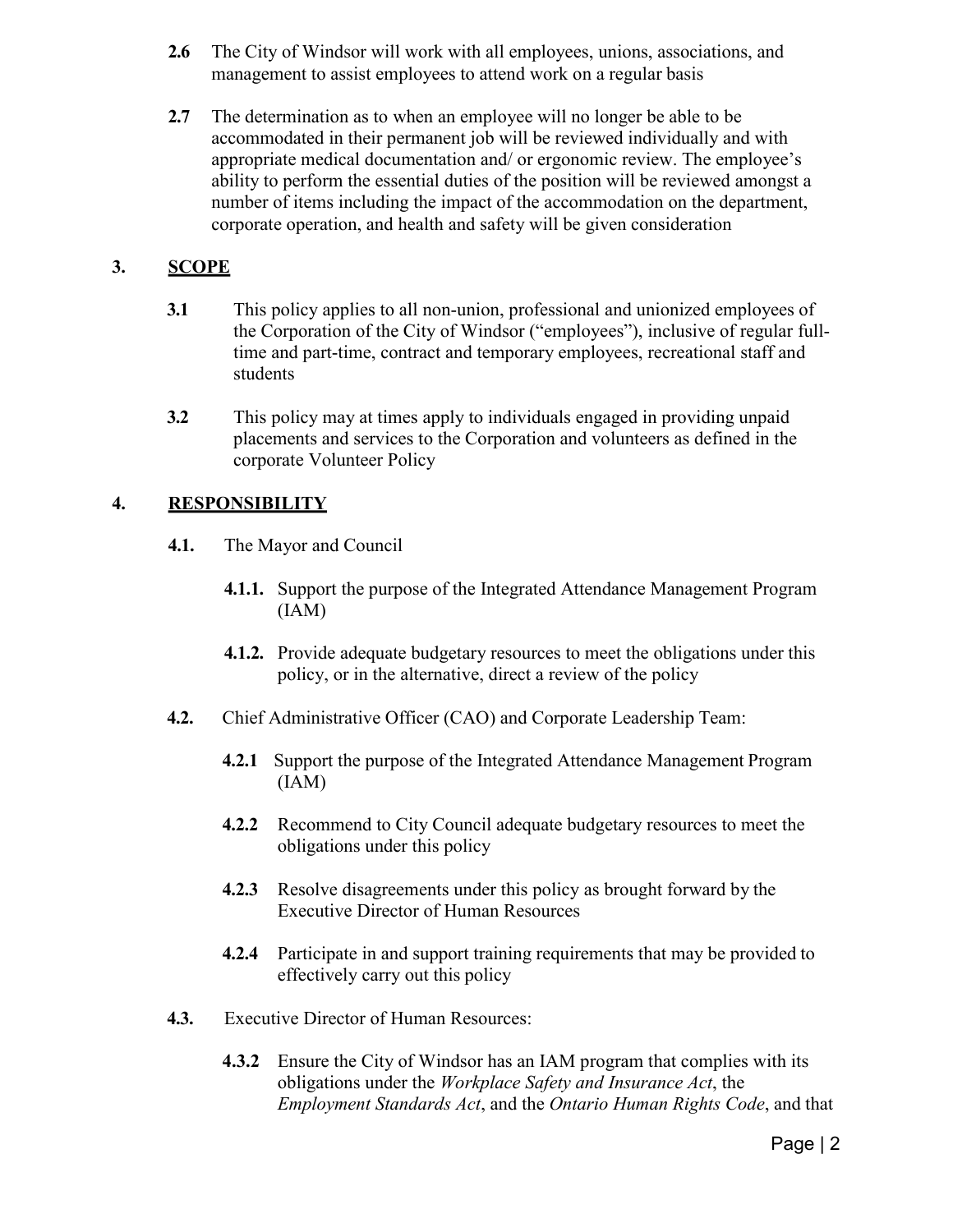the policy is reviewed one year after implementation, and reviewed every three-years thereafter, or when there are legislative changes

- **4.3.3.** Make final decision under this policy, however, where disagreements arise and cannot be resolved, bringing these forward to the appropriate Corporate Leadership Team member or CAO
- **4.3.4.** Participate in and support appropriate training requirements that may be provided to effectively carry out this policy
- **4.3.5.** Maintain communications and update the unions and associations as appropriate taking into account the collective agreement, terms and conditions of employment, WSIB and the employee's privacy
- **4.3.6.** Bring forth budgetary recommendations to the Corporate Leadership Team and CAO that will provide the appropriate resources that will allow the Corporation to meet its obligations under this policy
- **4.3.7.** Work together with the employee, department and other appropriate parties (such as Workplace Safety and Insurance Board, Long Term Disability carrier, health practitioners) to return an employee back to work as soon as practical keeping in mind the individual needs of the employee's absence
- **4.4.** Executive Directors, Managers, and Supervisors:
	- **4.4.1.** Ensure employees returning to work are treated fairly and equitably
	- **4.4.2.** Support the temporary and permanent transition of injured/ill/disabled workers into their departments
	- **4.4.3.** Establish early contact if appropriate given the individualized circumstances, and maintain contact with employees who are absent from work and to continually offer transitional work where suitable and in accordance with this policy, collective agreements, terms and conditions of employment, applicable legislation, and accompanying procedures
	- **4.4.4.** Work with employees, Disability Management Specialists, and the applicable union and/or association to reduce absenteeism
	- **4.4.5.** Advocate and uphold the best interest and purpose of the policy for the Corporation over individual departmental interests
	- **4.4.6.** Work with the Disability Management Specialists on matters of accommodation within their departments and immediately reporting any concerns or setbacks
	- **4.4.7.** Enforce the purpose of this policy in their departments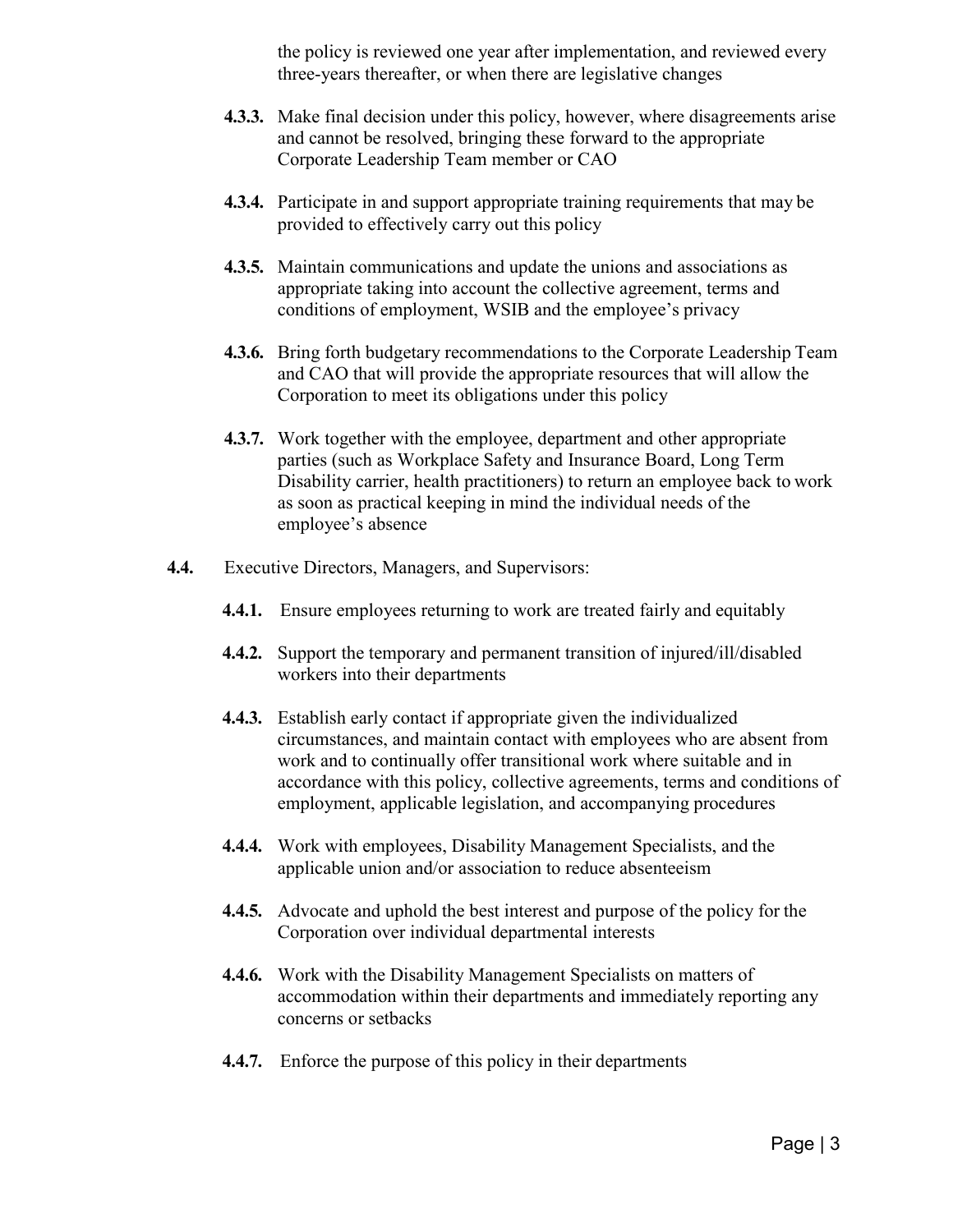- **4.4.8.** Request and provide adequate resources to support the policy inclusive of financial and staffing
- **4.4.9.** Participate in and support appropriate training requirements that may be provided to effectively carry out this policy
- **4.4.10.** Complete all forms and documentation as requested by Human Resources
- **4.4.11.** Ensuring employees provide medical information as required under Sick Leave By-Law 980 as may be updated from time to time
- **4.4.12.** Actively participate in the accommodation of employees by providing suitable transitional work duties
- **4.4.13.** Uphold confidentiality for the person seeking accommodation and be respectful of his or her dignity
- **4.4.14.** Communicate attendance expectations, record every absence or lateness, follow up with employees for required documentation, review records to determine any absenteeism problems and counsel employees to assist in finding solutions to chronic absenteeism
- **4.4.15.** Ensure an employee's lost time is submitted to the Departmental Absence Coordinator in accordance with the applicable collective agreement, Terms and Conditions of Employment, and corporate policies and procedures
- **4.5.** Disability Management Specialists and other Human Resources staff:
	- **4.5.1.** Establish early contact where appropriate, and maintain contact with employees who are off work due to illness or injury
	- **4.5.2.** Obtain medical information from employees who are off work due to illness or injury, as per the applicable collective agreement or terms and conditions of employment
	- *4.5.3.* Endeavour to have the department and unions abide by applicable legislations dealing with accommodation or disability, specifically the collective agreements, Terms and Conditions of Employment, *Workplace Safety and Insurance Act,* and *Ontario Human Rights Act*
	- **4.5.4.** Identify employees with high levels of absenteeism (identified as above the corporate average, or who may have patterned absenteeism) and work with the department and unions to assist employees in attending work on a regular basis
	- **4.5.5.** Identify and resolve obstacles to a successful accommodation plan
	- **4.5.6.** Identify with the noted departments, unions, and WSIB and/or disability insurance carrier when the Job Placement Goal options should be used as outlined in this policy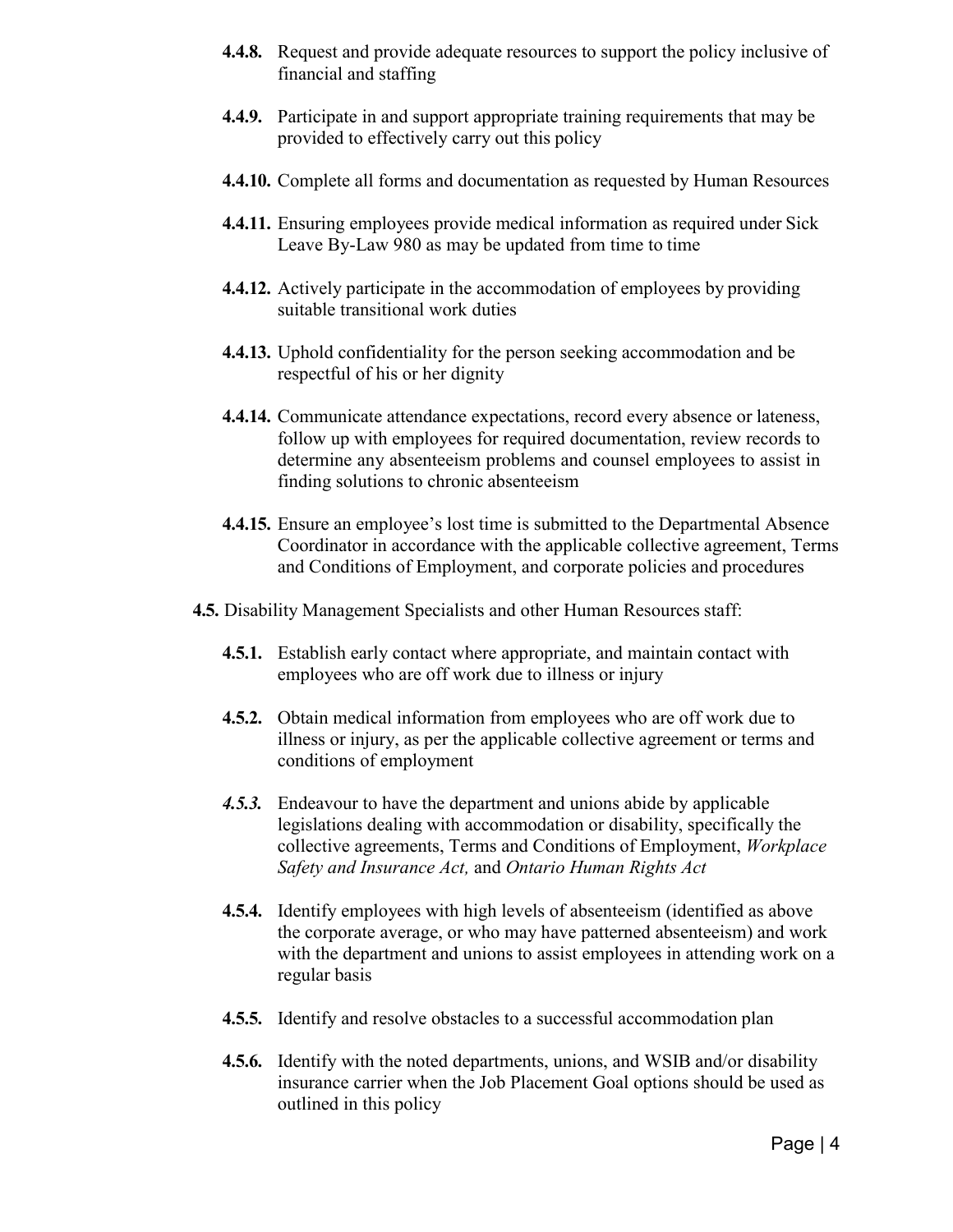- **4.5.7.** Act as liaison between employee, union or association representative, physician, supervisor and WSIB/Insurance Carrier, or any other appropriate party where involved
- **4.5.8.** Continue discussions and update the unions and associations as appropriate taking into account the collective agreement, Terms and Conditions of Employment, WSIB and the employee's privacy
- **4.5.9.** Ensure the *Occupational Health and Safety Act* requirements are not impacted by any actions taken in the accommodation of an employee
- **4.6.** Employees:
	- **4.6.1.** Report absences to their Supervisor/department in accordance with their collective agreement, Terms and Conditions of Employment, or standard departmental practice
	- **4.6.2.** Report any workplace accidents, injuries, or incidents immediately to their supervisor
	- **4.6.3.** Obtain medical treatment immediately and on a continuous basis as necessary, or as requested by their health care practitioner or Disability Management Specialist
	- **4.6.4.** Advise his/her supervisor of the need for accommodation
	- **4.6.5.** Return requested forms (Functional Ability Forms, sick leave certificates, doctor's notes, and leave of absence forms) promptly
	- **4.6.6.** Maintain regular contact with their supervisor as to their ability to return to transitional work
	- **4.6.7.** Take an active role and cooperate in the development of an individualized return to work plan, or any accommodation plan requested
	- **4.6.8.** Attend medical evaluations as requested by the Corporation and in accordance with the collective agreement, Terms and Conditions of Employment, or as directed by WSIB and/or insurance carrier
	- **4.6.9.** Accept transitional work duties deemed suitable by a physician or the WSIB/Insurance Carrier
	- **4.6.10.** Promptly advising their supervisor of difficulties experienced in the transitional work plan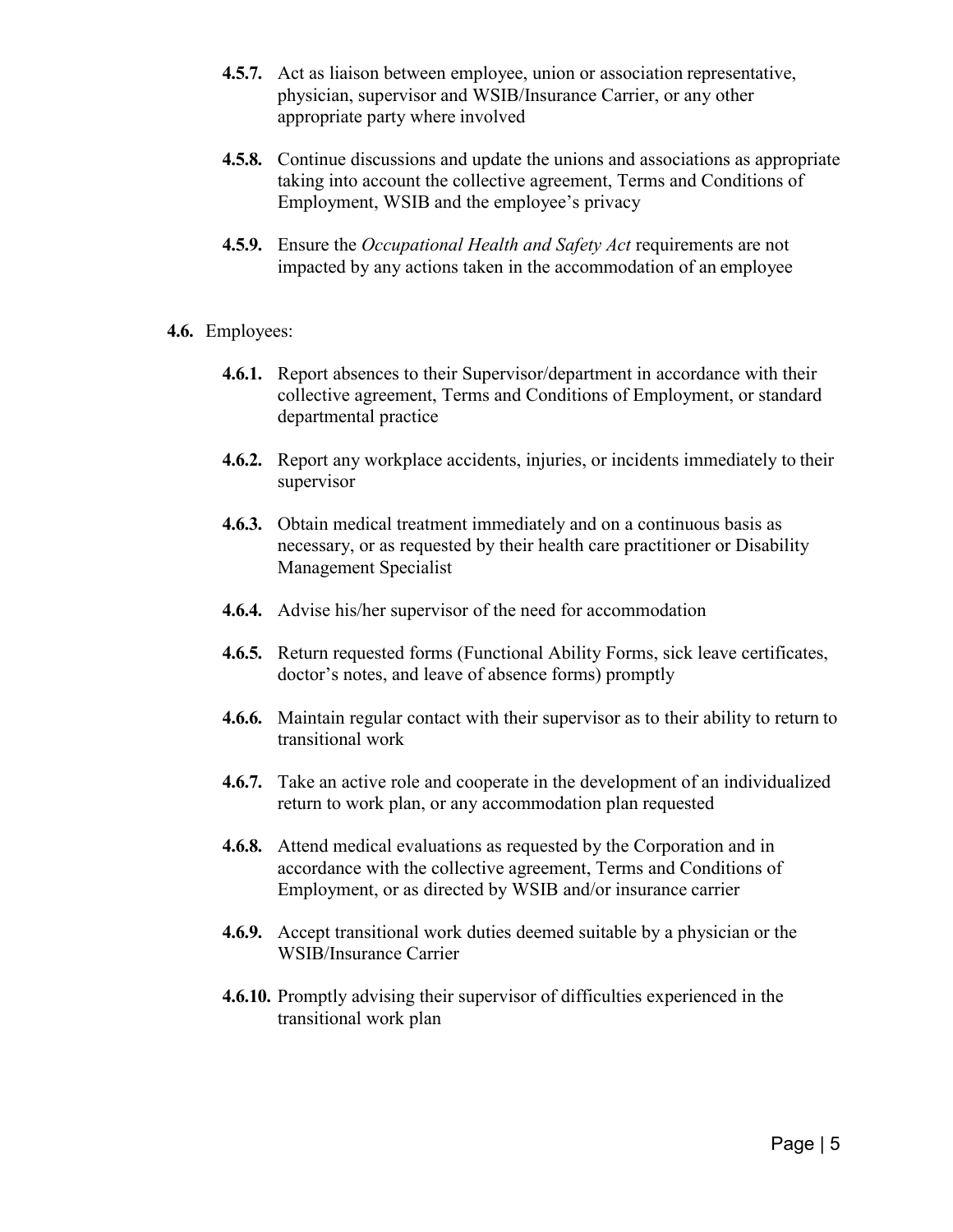### **5. GOVERNING RULES AND REGULATIONS**

- **5.1** This policy is in accordance with the *Ontario Human Rights Code, the Workplace Safety and Insurance Act, the Employment Standards Act, the Occupational Health & Safety Act*, and applicable collective agreements, the CANUE Terms and Conditions of Employment and any other applicable policies, procedures or legislation
- **5.2** Employees who are absent due to illness, injury, or disability will be managed and accommodated under the auspices of any governing legislation, collective agreement, or terms and conditions of employment
- **5.3** Employees deemed no longer able to perform the required essential duties of their position will be subject to placement in a new job in accordance with the Job Placement Goals as follows:
	- **i.** Own job with accommodation
	- **ii.** Different job, same dept. same union/association, with or without accommodation
	- **iii.** Different job, same dept, different union/association, with or without accommodation
	- **iv.** Different job, different department, same union/association, with or without accommodation
	- **v.** Different job, different department, different union/association, with or without accommodation
- **5.4** Prior to placing employees in new positions under the Job Placement Goals as stated above, workplace parties will meet to discuss all pertinent issues

#### **Compensation**

- **5.5** Where an employee is placed in an alternate position under the Job Placement Goals hierarchy which is in a *higher salary band* than their current rate, the employee will be placed at the increment level which is closest to their current hourly rate without being less
- **5.6** Where an employee is placed in an alternate position under the Job Placement Goals hierarchy which is in a *lower salary band* than their current rate, their new salary will be based on the following:
	- **5.6.1** For WSIB approved claims:
		- **5.6.1.1** The employee will be paid the applicable job rate for the position. Any loss of earnings will be subject to the *Workplace Safety and Insurance Act's* rules and procedures as amended
	- **5.6.2** For Non-occupational illness or injury: